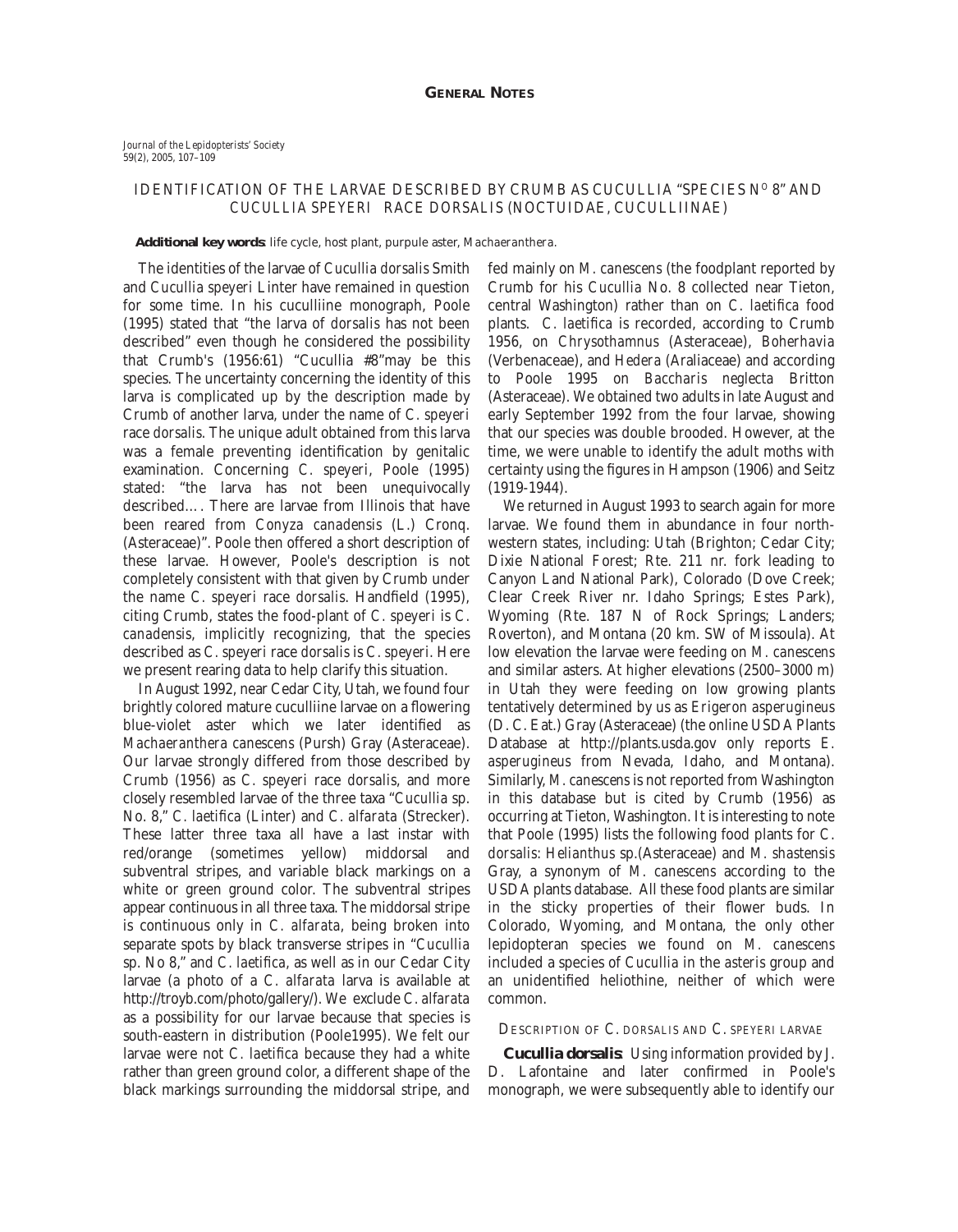

FIGS 1–9. Larvae of *Cucullia* species ordered sequentially from left to right, top to bottom: **1**, *C. dorsalis* (lateral view), last instar, on *M. canescens* Cedar City (Utah, VIII-93). **2**, *C. dorsalis* (dorsal view), last instar, Cedar City (Utah, VIII-93). **3**, *C. dorsalis* (dor-<br>sal view), last instar, on *M. canescens*, (Central Washington, IX-02). **4**, view), second instar, Cedar City (Utah,VIII-93). **7**, *C. dorsalis* (enlarged dorsal view), last instar, Cedar City (Utah, VIII-93). **8**, *C. speyeri* (lateral view), penultimate instar on *C. canadensis*, 10 Km West of Clarkston (Eastern Washington, VIII-93). **9**, *C. speyeri* (dorsal view), penultimate instar on *C. canadensis*, 10 Km West of Clarkston (Eastern Washington, VIII-93).